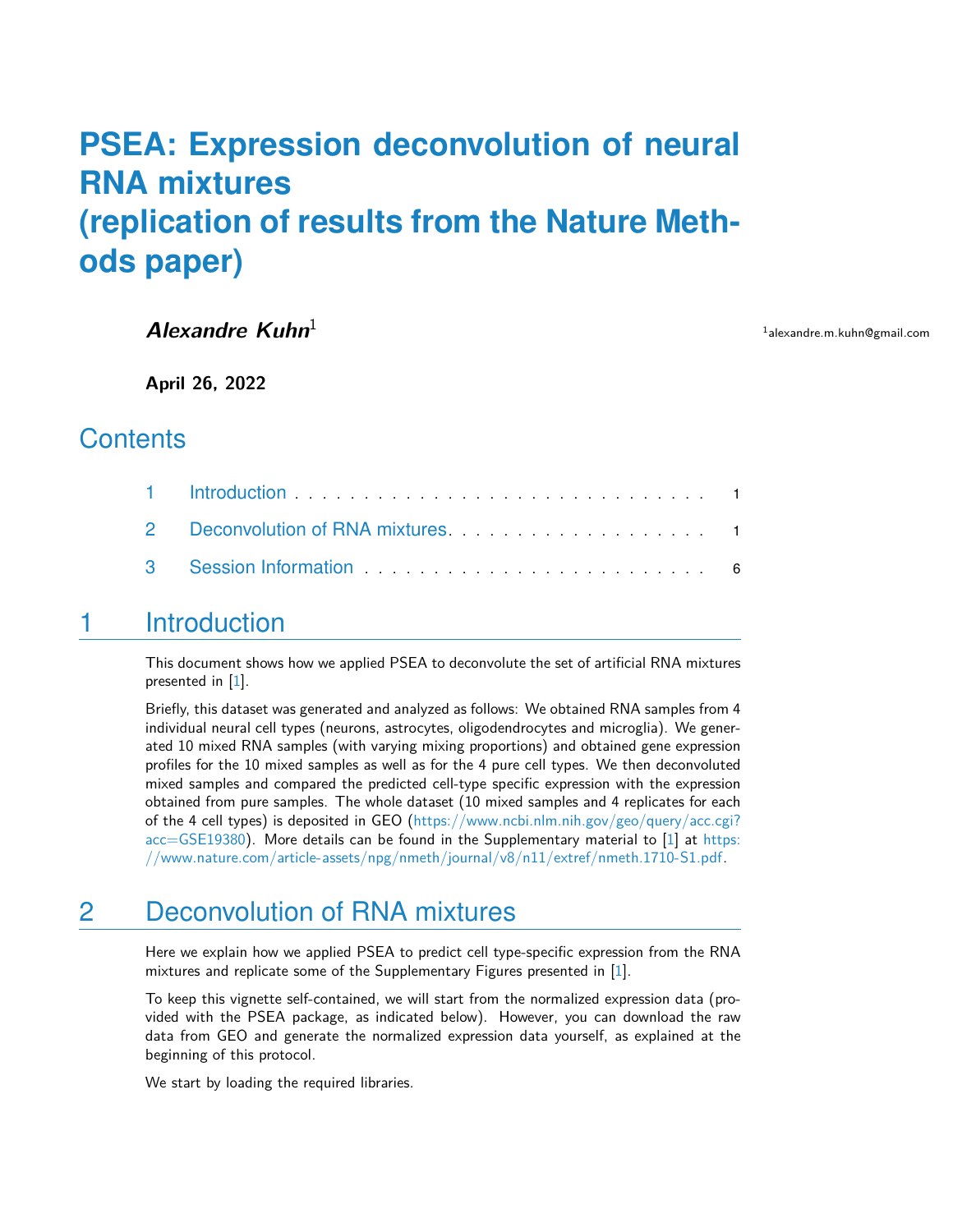- > library(PSEA)
- > library(GEOquery)
- > library(affy)

If you want to start from the raw microarray data, you can download them from GEO and retrieve the corresponding sample information.

- > dataset<-getGEO(GEO="GSE19380",destdir=".")
- > information<-pData(phenoData(dataset[["GSE19380\_series\_matrix.txt.gz"]]))
- > sample\_IDs<-as.character(information[,"geo\_accession"])
- > datafiles<-sapply(sample\_IDs,function(x){rownames(getGEOSuppFiles(x))})

Note that if you have already downloaded the data as just shown and you are re-running the protocol, you can avoid downloading the data again and use the corresponding compressed file (that was stored locally after the initial download).

- > dataset<-getGEO(GEO="GSE19380",filename="GSE19380\_series\_matrix.txt.gz")
- > dataset<-list("GSE19380\_series\_matrix.txt.gz"=dataset)
- > information<-pData(phenoData(dataset[["GSE19380\_series\_matrix.txt.gz"]]))
- > sample\_IDs<-as.character(information[,"geo\_accession"])
- > datafiles<-file.path(sample\_IDs,paste(sample\_IDs,".CEL.gz",sep=""))

To start the analysis from the raw microarray data (.CEL files), load them into R and perform normalization.

```
> raw_data<-ReadAffy(filenames=datafiles,compress=TRUE)
```
> expression\_GSE19380<-2^exprs(rma(raw\_data))

As already mentioned above, you can also run this protcol without downloading data as we provide the corresponding normalized expression data with the PSEA package. We will now load it and proceed with PSEA deconvolution (so you can skip this step if you want to use data you have just downloaded from GEO instead).

```
> data(expression_GSE19380)
```
We start by removing the control probesets.

> expression<-expression\_GSE19380[1:31042,]

We then define marker probe sets (as per Supplementary Table 2 in [\[1\]](#page-6-0))

```
> neuron_probesets<-list(c("1370058_at","1370059_at"),"1387073_at","1367845_at")
```

```
> astro_probesets<-list("1372190_at","1386903_at",c("1375120_at","1375183_at","1385923_at"))
```

```
> oligo_probesets<-list("1398257_at","1368861_a_at",c("1368263_a_at","1370434_a_at","1370500_a_at"))
```
and generate reference signals. We normalize the signals using mixed samples only as we restrict the use of pure samples to the validation of deconvoluted expression. Mixed samples correspond to column 17 to 24 of the expression matrix, as indicated in the corresponding sample information (information[,"characteristics\_ch1.1"] or information[,"description"]).

> mixedsamples<-c(17:24)

> neuron\_reference<-marker(expression,neuron\_probesets,sampleSubset=mixedsamples,targetMean=100)

> astro\_reference<-marker(expression,astro\_probesets,sampleSubset=mixedsamples,targetMean=100)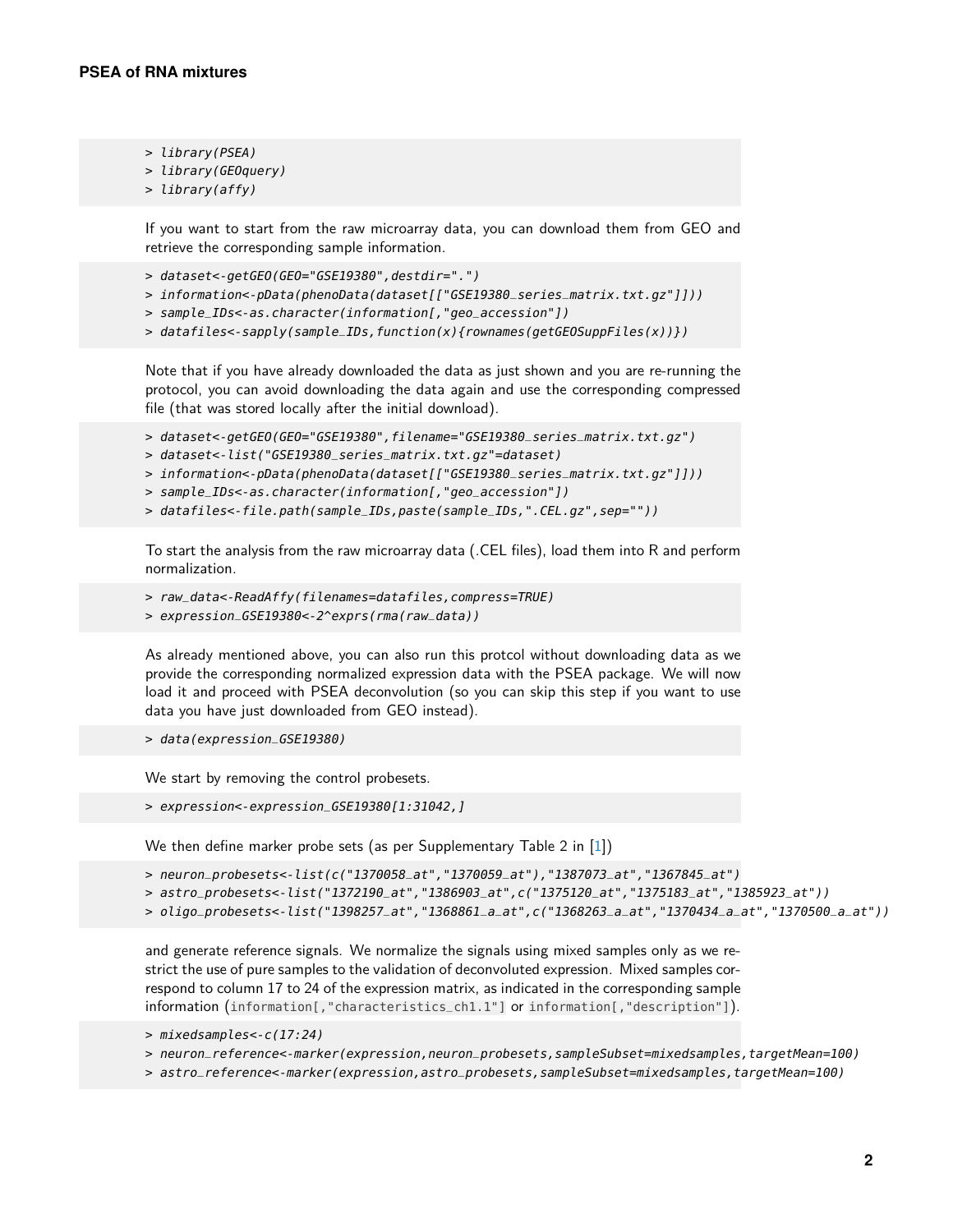> oligo\_reference<-marker(expression,oligo\_probesets,sampleSubset=mixedsamples,targetMean=100)

We can plot the neuronal reference signal across all samples (replicates Supplementary Figure 3a, middle in  $[1]$ ).

 $> par(cex=0.7)$ > plot(neuron\_reference,type="l")



We fit the signal measured by probeset 1367660 at in the mixed samples with an expression model including all 3 populations (replicates Supplementary Figure 4a).

- > model1<-lm(expression["1367660\_at",]~neuron\_reference+astro\_reference+
- + oligo\_reference, subset=mixedsamples)

We can use component-plus-residual plots to visualize the dependence of expression on the 4 reference signals.

- > par(mfrow=c(1,3),cex=0.7)
- > crplot(model1,"neuron\_reference",newplot=FALSE)
- > crplot(model1,"astro\_reference",newplot=FALSE,ylim=c(-250,250))
- > crplot(model1,"oligo\_reference",newplot=FALSE,ylim=c(-250,250))

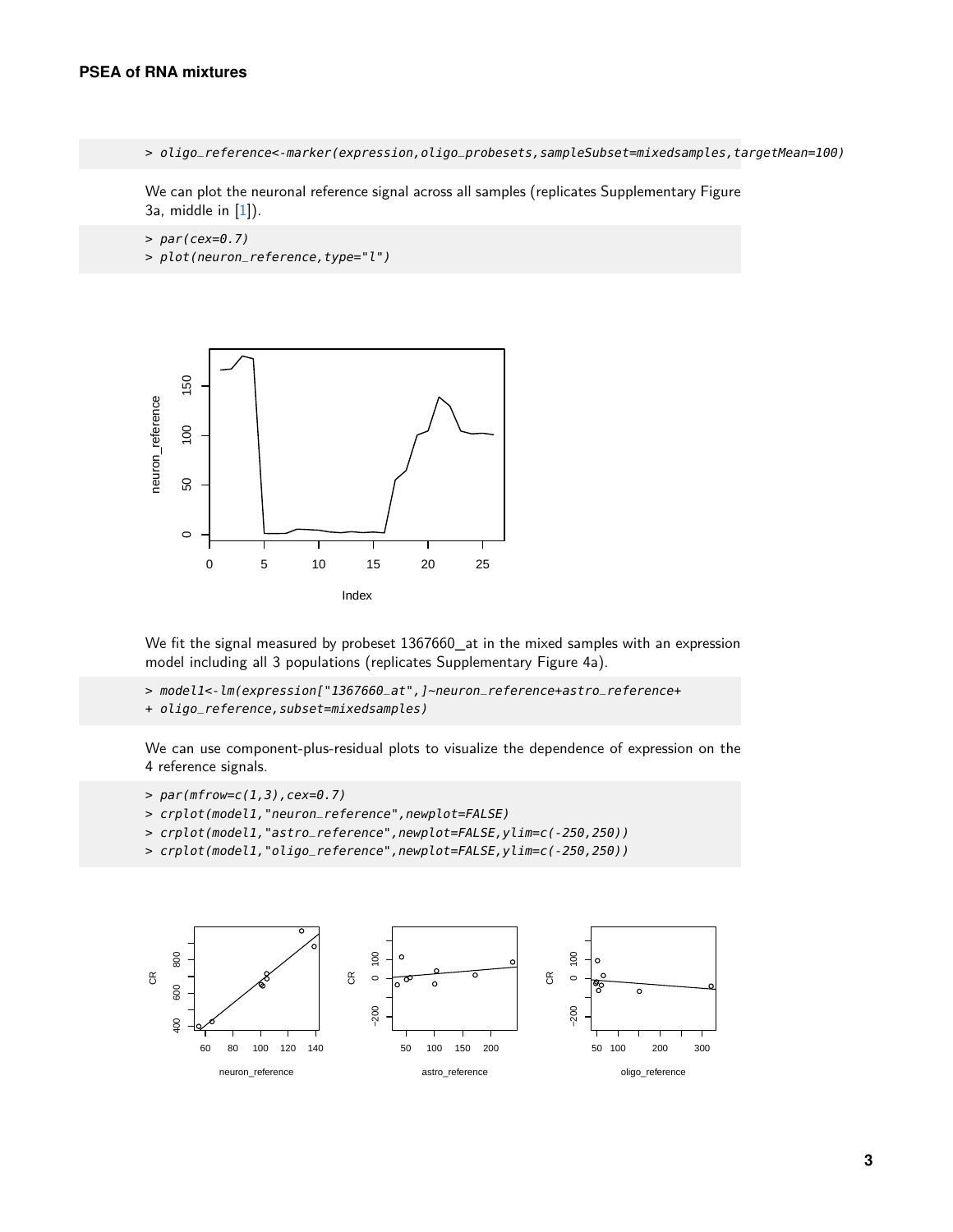We can inspect the fitted expression model and in particular the p-values.

```
> summary(model1)
Call:
lm(formula = expression['1367660_at", ] ~- neuron_reference +astro_reference + oligo_reference, subset = mixedsamples)
Residuals:
GSM480959.CEL.gz GSM480960.CEL.gz GSM480961.CEL.gz GSM480962.CEL.gz
        27.181 -8.896 -24.306 -17.557
GSM480963.CEL.gz GSM480964.CEL.gz GSM480965.CEL.gz GSM480966.CEL.gz
       -52.938 102.794 14.659 -40.937
Coefficients:
               Estimate Std. Error t value Pr(>|t|)
(Intercept) -8.2476 125.0569 -0.066 0.95058
neuron_reference 6.7273 0.9750 6.900 0.00231 **
astro_reference 0.2494 0.3872 0.644 0.55457
oligo_reference -0.1683 0.2579 -0.653 0.54955
---
Signif. codes: 0 '***' 0.001 '**' 0.01 '*' 0.05 '.' 0.1 ' ' 1
Residual standard error: 65.15 on 4 degrees of freedom
Multiple R-squared: 0.9333, Adjusted R-squared: 0.8833
F-statistic: 18.67 on 3 and 4 DF, p-value: 0.008147
```
We now deconvolute the entire expression profile (i.e. all probesets) obtained for the mixed samples. We start by defining the full model matrix

> model\_matrix<-cbind(intercept=1,neuron\_reference,astro\_reference,oligo\_reference)

and specify the subset of models under consideration (as specified in Supplementary Table 3 in [\[1\]](#page-6-0))

> model\_subset<-em\_quantvg(c(2,3,4), tnv=3, ng=1)

We fit each probeset with all models in the subset and select the best model.

> models<-lmfitst(t(expression), model\_matrix, model\_subset, subset=mixedsamples)

Finally we extract coefficients, p-values and adjusted  $R^2$  for the selected models

- > regressor\_names<-as.character(1:4)
- > coefficients<-coefmat(models[[2]], regressor\_names)
- > pvalues<-pvalmat(models[[2]], regressor\_names)
- > models\_summary<-lapply(models[[2]], summary)
- > adjusted\_R2<-slt(models\_summary, 'adj.r.squared')

and filter satisfactory expression models

> negativecoefficient<-apply(coefficients[,-1]<0 & pvalues[,-1]<0.05,1,function(x){any(x,na.rm=TRUE)})

- > average\_expression<-apply(expression[,mixedsamples], 1, mean)
- > filter<-!negativecoefficient & (coefficients[,1] / average\_expression) < 0.5 & adjusted\_R2 > 0.6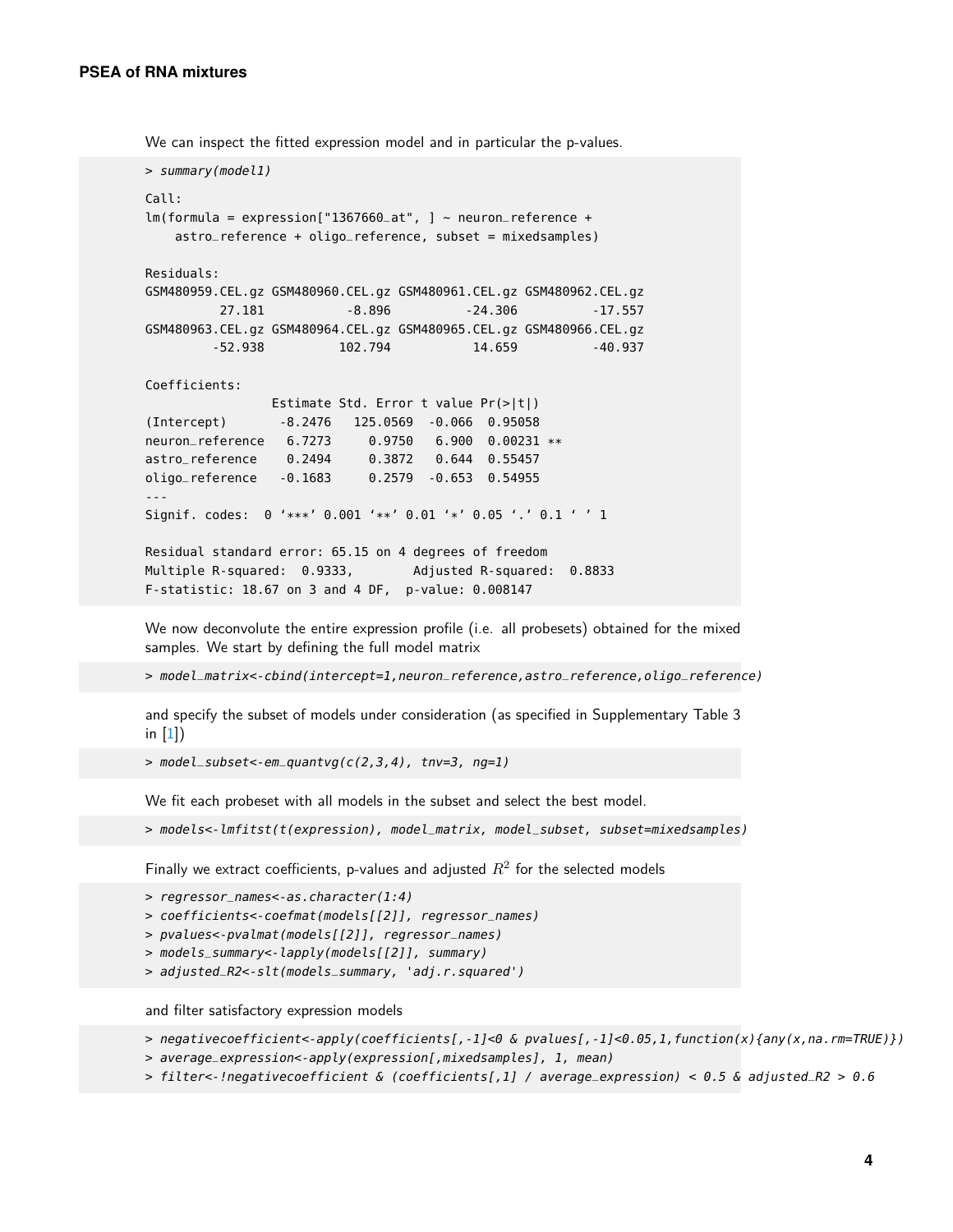Here is the number of filtered probesets (see Supplementary Table 9 in [\[1\]](#page-6-0))

Number of probesets with non-negative coefficients:

```
> sum(!negativecoefficient)
```
[1] 23252

Number of probesets with relative intercept  $< 0.5$ :

```
> sum(coefficients[,1] / average_expression < 0.5)
```
[1] 4619

Number of probesets with adjusted  $R^2 > 0.6$ :

```
> sum(adjusted_R2 > 0.6)
```
[1] 15309

Number of probesets passing all 3 criteria:

```
> sum(filter)
```
[1] 4039

We can for instance inspect the expression model for probeset 1370431\_at (replicates Supplementary Figure 4d, middle panel).

```
> selectedpsname<-"1370431_at"
```

```
> selectedps<-which(rownames(expression)==selectedpsname)
```
The neuron-specific expression for 1370431\_at is

```
> coefficients[selectedps,2]
  coef.2
```
2.322765

and the corresponding p-value is

```
> pvalues[selectedps,2]
    pvalue.2
9.917193e-05
```
The dependence on the neuronal reference signal is visualized as follows.

```
> crplot(models[[2]][[selectedps]],"2",ylim=c(0,950))
```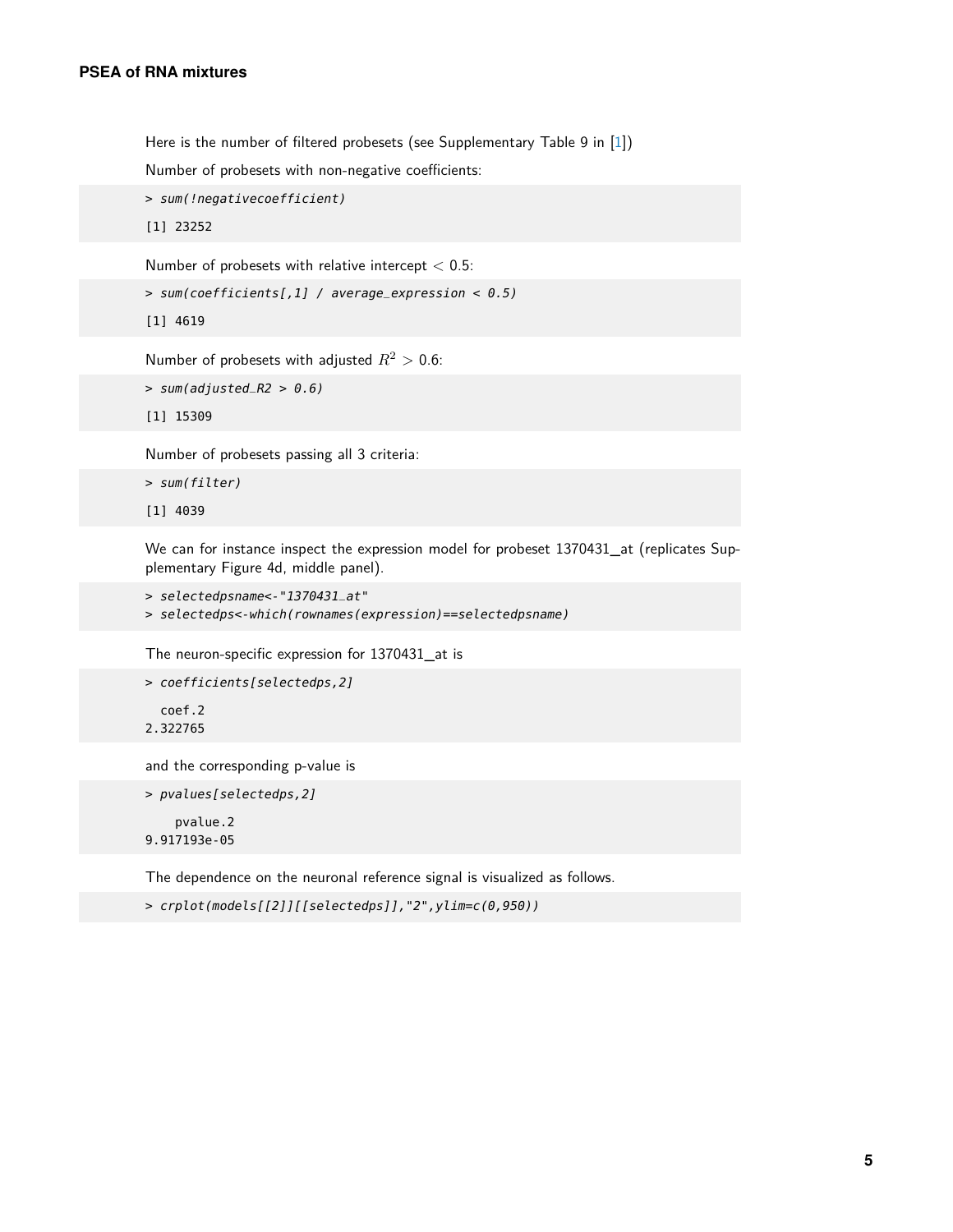

#### <span id="page-5-0"></span>3 Session Information

The version number of R and packages loaded for generating the vignette were:

```
R version 4.2.0 RC (2022-04-21 r82226)
Platform: x86_64-pc-linux-gnu (64-bit)
Running under: Ubuntu 20.04.4 LTS
Matrix products: default
BLAS: /home/biocbuild/bbs-3.16-bioc/R/lib/libRblas.so
LAPACK: /home/biocbuild/bbs-3.16-bioc/R/lib/libRlapack.so
locale:
 [1] LC_CTYPE=en_US.UTF-8 LC_NUMERIC=C
 [3] LC_TIME=en_GB LC_COLLATE=C
 [5] LC_MONETARY=en_US.UTF-8 LC_MESSAGES=en_US.UTF-8
 [7] LC_PAPER=en_US.UTF-8 LC_NAME=C
 [9] LC_ADDRESS=C LC_TELEPHONE=C
[11] LC_MEASUREMENT=en_US.UTF-8 LC_IDENTIFICATION=C
attached base packages:
[1] stats graphics grDevices utils datasets methods base
other attached packages:
[1] affy_1.75.0 GEOquery_2.65.0 Biobase_2.57.0
[4] BiocGenerics_0.43.0 PSEA_1.31.0
loaded via a namespace (and not attached):
```